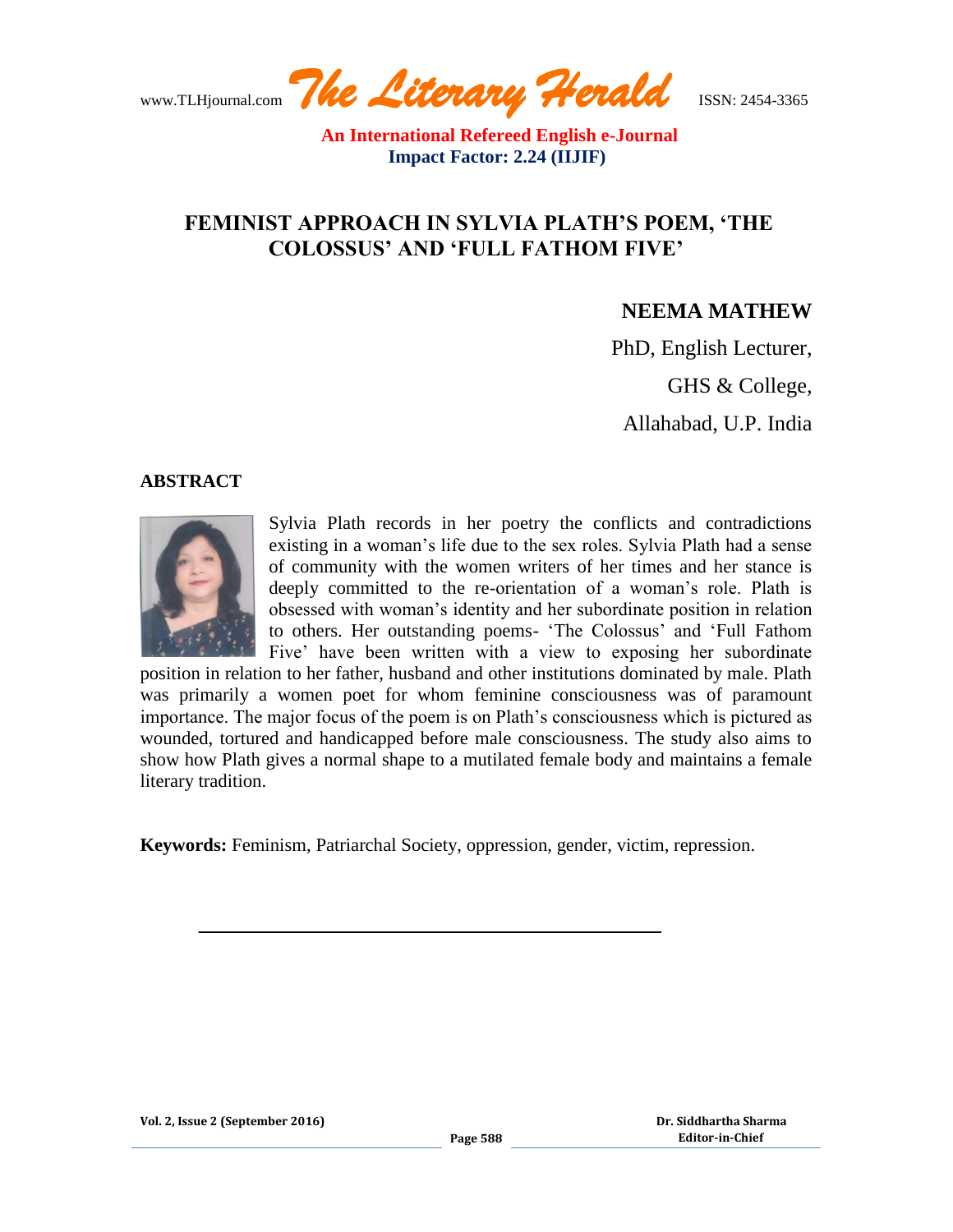www.TLHjournal.com *The Literary Herald*ISSN: 2454-3365

## **FEMINIST APPROACH IN SYLVIA PLATH'S POEM, 'THE COLOSSUS' AND 'FULL FATHOM FIVE'**

### **NEEMA MATHEW**

PhD, English Lecturer,

HS & College,

Allahabad, U.P. India

Sylvia Plath"s poems confront the issues of gender constricting social role and unrecognized life from a feminine perspective. Her poems contain a large number of dehumanized portraits of women characters. She becomes a part of the movement of human psyche: her involvement in separating the woman from male aggression. Adrienne Rich discovers a powerful female voice in Plath's poetry, "it is finally the woman's sense of herself-embattled, possessed that gives the poetry it dynamic charge, its rhythms of struggle, need, will and female energy." Plath, in her search for an identity, plunges to the very roots of inhumanity and destruction caused to the woman.

The women in Plath"s times were beginning to reassess the values and question the tradition and Plath"s poetry focuses on woman"s autonomy and individuality while questioning the conventional values.

It was essential for the women to emerge out of their demarcated limitations to regain the lost power. Simone De Beauvoir says "Now, one must first emerge from it into a sovereign solitude if one wants to regain a grasp upon it: what woman needs first of all is to undertake, in anguish and pride, her apprenticeship in abandonment and transcendence: that is, in liberty."

When the woman identifies her potential and kills the fear in her, the rage turns toward the demanding social order. Plath says, "if I want to keep on being a triple-threat woman: wife, writer and teacher…. I can't be a drudge." She rejoices in the image of herself as an arrow, a queen bee, a lioness and a transgressor. Western culture had always trapped the woman in divided loyalties, ambivalences and ambiguities. Plath recognized that the dichotomy between the self and the body symbolized the psychic fragmentation of her social and spiritual heritage. The domineering male statusquo includes a system of constricting limitations that go largely unquestioned by the culture. Plath describes women giving into the male structure by consciously hiding their true selves behind the negative roles, "A living doll, every where you look/It can sew, it can cook," as recorded in the poem "Applicant".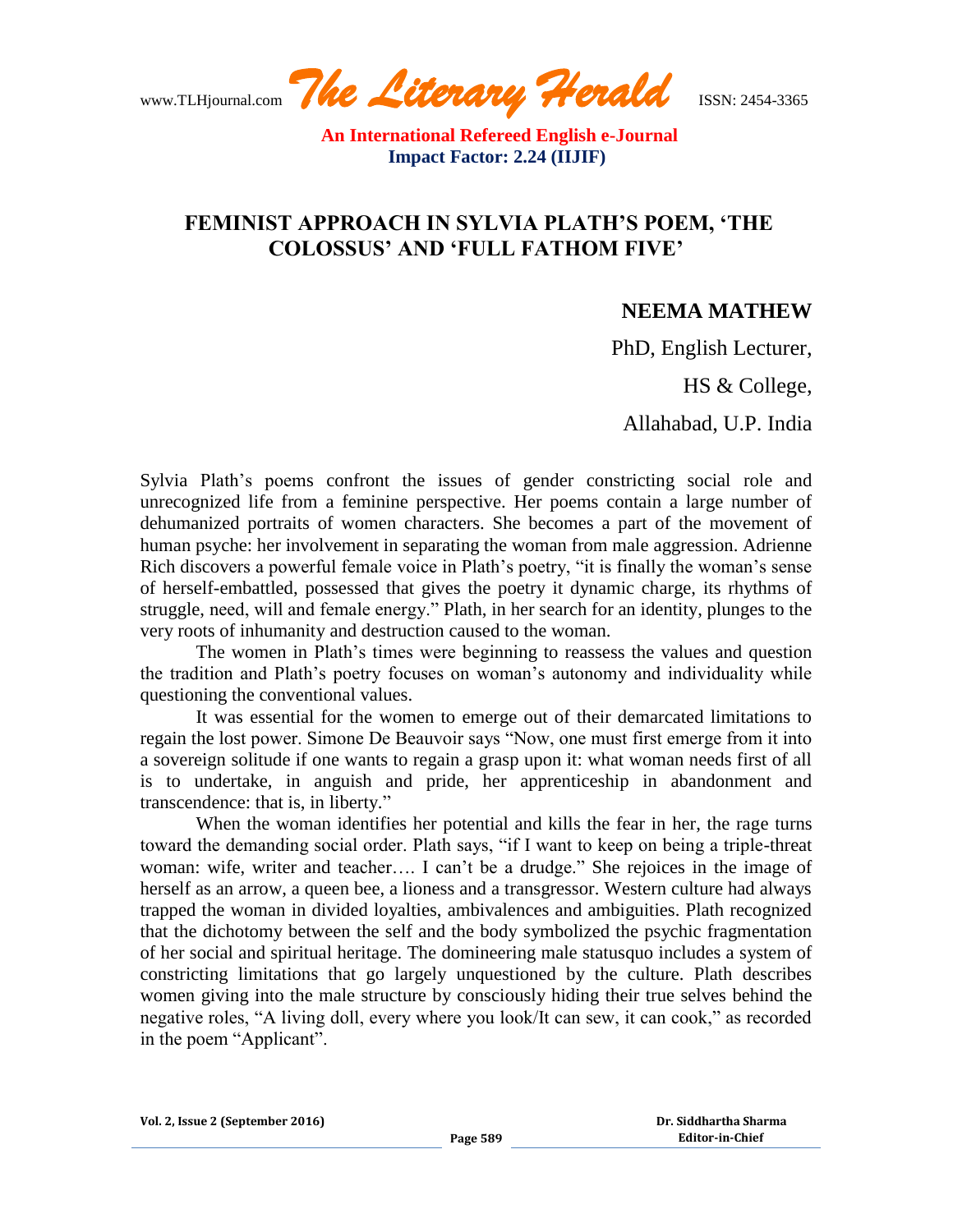www.TLHjournal.com *The Literary Herald*ISSN: 2454-3365

Helene Cixous insists the women writers to return to their body. She says, "Write yourself. You body must be heard. Only then will the immense resources of the unconscious spring forth."

In becoming a power, woman has to give acknowledgement to her body and with high urgency, turn to the new forms of survival that would give her strength to endure. For the survival and development of self she has to reject domination and write of her feminine experiences.

**The Colossus.** published in 1960 is the first volume of Sylvia Plath. It is constructed upon her experience reflecting the regressive tone where self contributes to the literary phenomenon. It is a total commitment to craftsmanship, where the creative art acts and changes the rigidity of literary dogmas in verse.

She adjusted and focused her attention on the feminine modes of life that include the dreary domestic life, alien world of marriage, and forced confinement. In this situation, the woman struggling for identity, learns heroic qualities. She secretly labours in freeing self from sexist limitations and literary constrictions.

These poems are built around situations of despair, loneliness and destruction that claimed on Plath"s competence.

Plath exposes the distorted visions of the female trying to emerge out of the restricted circumscision of traditional sex roles. In a letter to her mother, Plath opens out her ego revolting against a hostile world, "My battles are intricate and complex, and that I am, without despair, facing them, wrestling with angels and learning to tolerate that inevitable conflict which is our portion as long as we are truly alive. I am growing strong by practice…. What I am fighting for is the strength to claim the "right to be unhappy" together with the joy of creative affirmation…."

In "The Colossus" Plath attempts to bring him into existence. But she fears this huge figure who is too insulated in his strength to assent to her efforts "I shall never get you put together entirely, pieced, glued, and properly jointed. Perhaps you consider yourself an oracle. Mouthpiece of the dead, or of some god or other. Thirty years now I have labored to dredge the silt from your throat."

The terrifying experiences of the distorted human life is displayed in "Daddy" and "The Colossus." The poem "Daddy" has the emotional implications and in "The Colossus". Here the spectacle of masculine presence, chilled the determination of the woman's sensibility. The energetic self is drawn out into an exacerbated link with remorse.

The colossal statue in ruins has connotations with the past which is dark, dead. It is an attempt for a symbolic reconstruction of the giant figure to revive the past, cultivate insight to investigate the sphere of the dispositioned childhood. The poem moves towards the endorsement of decadence. For thirty years" she has "labored", "Pieced, glued and properly jointed", but the consequential attempts prove futile and she fails to "put together entirely" the ruined statue.

Plath desperately needed a communication with the father for the development of self and in terrible confusion creates a world beyond the realm of reality. A. Alvarez

**Vol. 2, Issue 2 (September 2016)**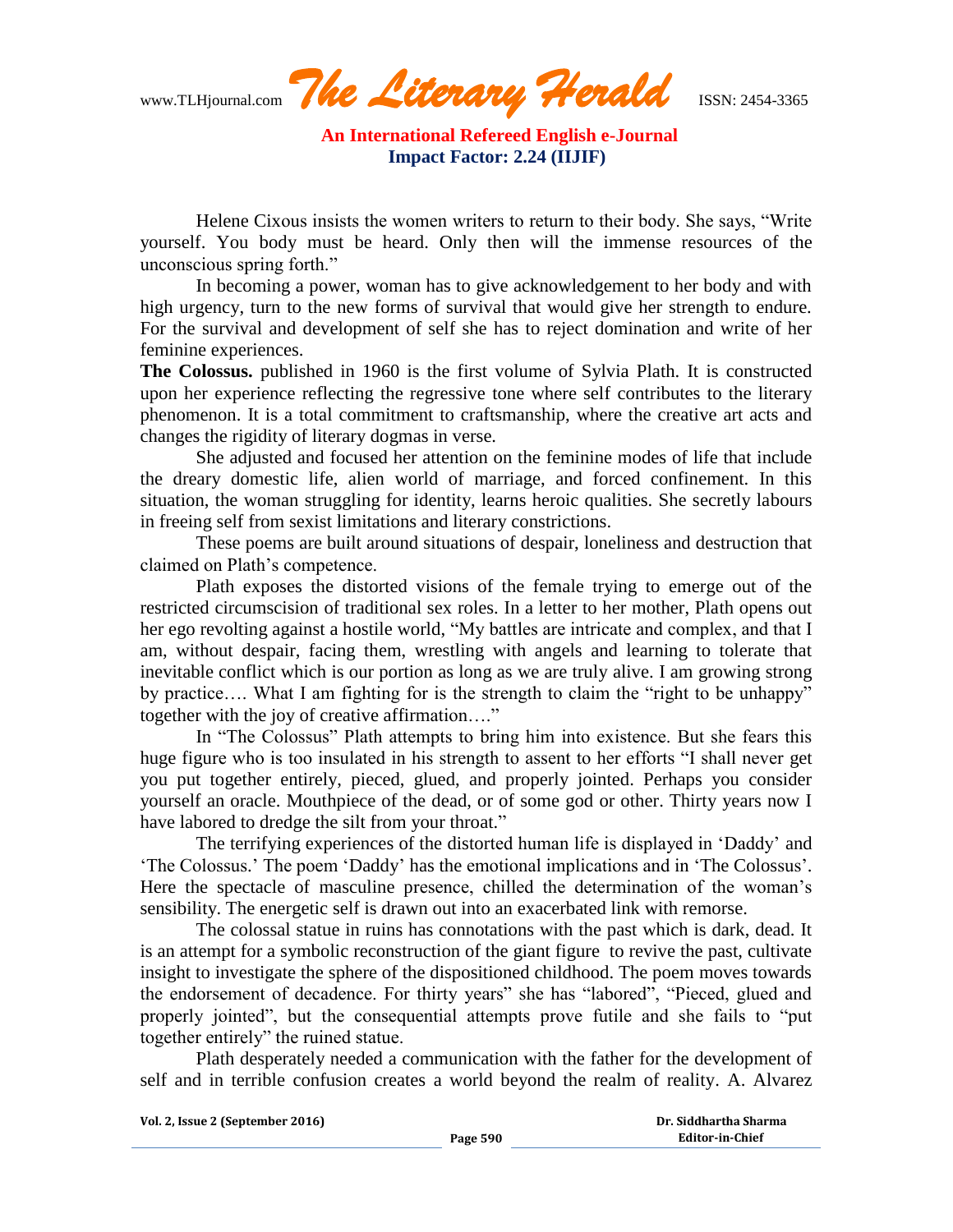www.TLHjournal.com *The Literary Herald*ISSN: 2454-3365

stresses, the father"s absence as the cause for the vacuum in her individual existence. "The root of her suffering was the death of her father, whom she loved, who abandoned her, and who dragged her after him into death."

The mammoth fragments of the father evoke murderous instincts in her. "Scaling little ladders with gluepots and pails of lysol, I crawl like an ant in mourning over the weedy acres of your brow". Plath venomously approaches the traditional "Roman Forum" and manages to punish him, for the sufferings, distorted existence by pulling the thick covers of the past and dragging out his corpse.

Plath hates powerful maleness and in "The Colossus" she remained rigidly conscious of her false self. She tries to assemble the ruins of the father but the menacing figure threatened her creative femaleness. There is a terrible inwards turmoil in Plath when she rushes to the father figure for resolving repression. A petrified Plath finds herself in a sudden emptiness with shattered pieces of the father. R.D. Laing explores the identity problems. He states a girl"s dream, who is raped of her identity and this catastrophe leaves her empty of all hope, "The dreamer escaped into the room of her father. He stood in the middle of it. In her despair she rushed up to him and, desiring his protection, she threw her arms round his neck. But he too was made of stone and to her utter horror, he turned into sand when she embraced him….". The woman is confused of the mask of the disguised male attitude and her own vulnerable self. She gains nothing but a failure, a total loss. The attempt to maintain a proportion becomes an acute problem for her, "No longer do I listen for the scrape of a keel on the blank stones of the landing".

The protagonist in "The Colossus" gives into the total domination of the patriarchy and is content in the coordination of the victims and the agents of repression. Both body and mind renounce the desired freedom and enters into an authoritarian area. The helpless subjugated self searches for the father"s body for the re-establishment of the natural existence but the failure to achieve this turn her hostile towards life.

In her poetic collection The Colossus, Plath employs nature in its dominating rich vivid colours as a medium to contrast with the small size of herself. She is at ease with the natural world and adds brilliant colours to it. Plath"s persona engages us in the kingdom of the father which is dangerously enclosed and from where she was ousted "A garden of mouthings. Purple, scarlet- speckled black. The great corollas dilate, peeling back their silks. Their musk encroaches, circle after circle. A well of scents almost too dense to breathe in".

Plath strives to experience the recognition of her physical and creative potentiality and she searches for its conformation outside of marriage and derives worthlessness. "Trumpet-throats open to the beaks of birds. The Golden Rain Tree drips its powders down. In these little boudoirs streaked with orange and red. The anthers nod their heads, potent as kings To father dynasties. The air is rich. Here is a queenship no mother can contest. A fruit that's death to taste: dark flesh, dark parings".

From letters Home we find Plath"s response to genuine biological needs. The immediate available experiences assembled from the social behaviour and cultural

**Vol. 2, Issue 2 (September 2016)**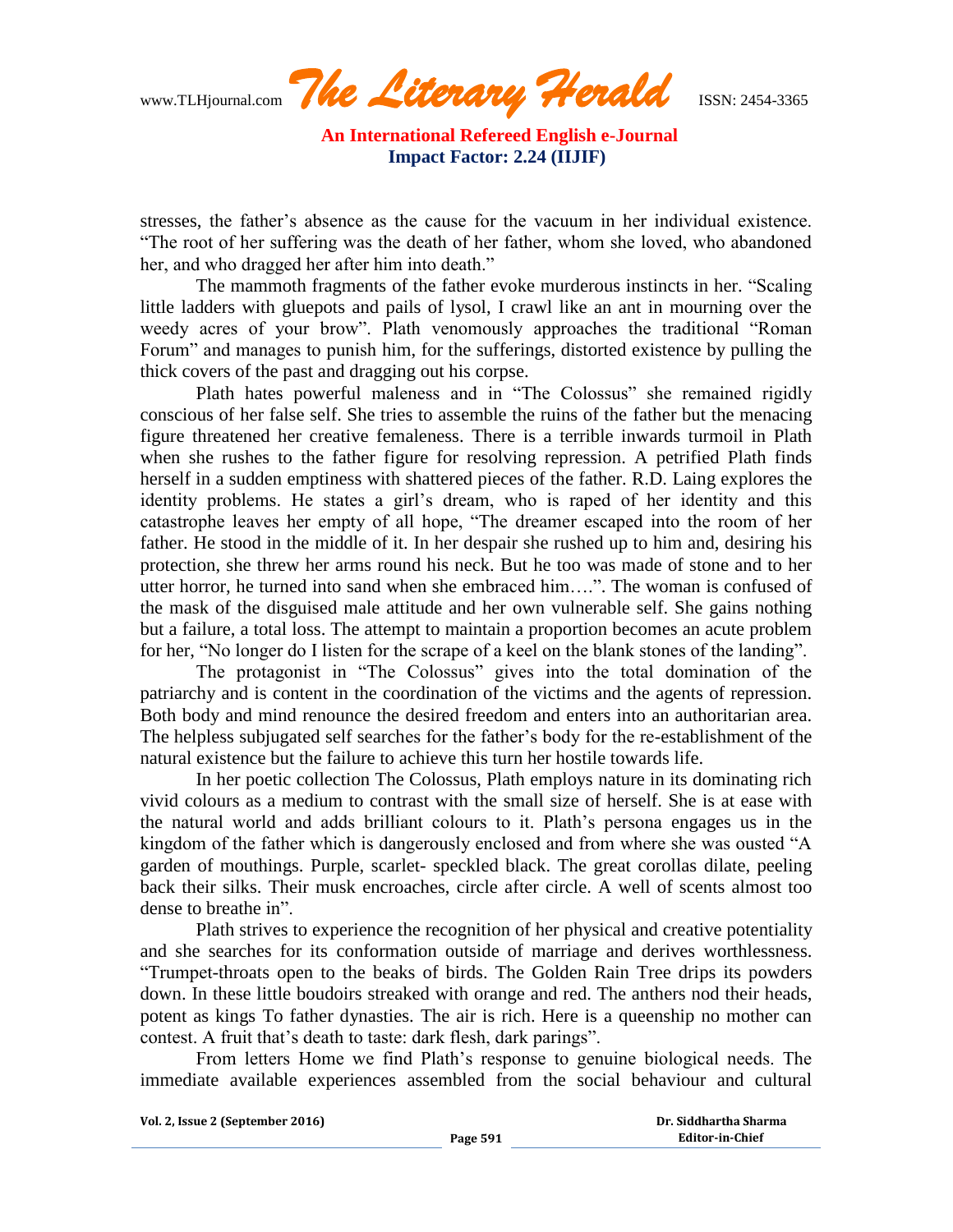sources, encourage sexuality. Plath's feminine consciousness artistically drains self into the conventional boundaries and persists in tracing identity. She is concerned with the male ability to generate in her the needful- "I met the strongest man in the world….. a large, hulking: healthy Adam….. with a void like the thunder of God- a singer, storyteller lion and world-wanderer, a vagabond who will never stop….".

Here in the poem "The Beekeeper"s Daughter", she fashions as the bride and becomes the goddess of her god.

She attacks upon her king, demands form of existence, destroys this personal relationship and hurls the male, back into the grave. It is a self extraction leading to a social freedom.

In "Full Fathom Five", the father is the king of the sea. "Old man, you surface seldom. Then you come in with the tide's coming. When seas wash cold, foam-capped."

Her hysterical drive into the luxuriant patriarchal sphere endangered self for she discovers the father in a primitive role of the patriarchal head "White hair, white beard, far- flung, A dragnet, rising, falling, as waves Crest and trough."

The mysterious shape of the father with "white hair, white beard "spread hair" is awe incest. Only a father of his form is revealed with the "rising, falling as waves".

This colossal, massive body represents that exploitative society that cripples woman and establishes the specificity of her passive portrait. Plath presents the portrait of the woman, erecting self through her femininity and delinks from traditional male culture. The very female anatomy is transformed here. She refuses the oppressive framework. She is positively concerned with the recognition of her creative art, the artist in her struggles for its achievement. For the affirmation of this reality she exhibits interest in the patriarchal scheme. She invades the gigantic territory, to extract support from the oppressive father for an acknowledgement of her literary talents.

The discovery of the father"s kingdom in the sea, his firm feet on the sea, the approaching waves "Crest and trough", all made strong impressions on Plath. It symbolized power and strength grounded in the persuasive male organization. She realizes an echo here as if the approaching wave is the self triumphantly moving towards a viability, after sensitivity is coloured by the sensuous desires for the father who lies under the sea.

Plath is aware of her "own breath". She desires to acquire it in a naturalistic process. As she moves into this chilling universe of nightmare and fantasy, she visualizes that she herself is the goddess destined to get the queen"s throne.

The region into which she has entered appears to have a frightening cold air. Her heroic journey once again brings here to the lush, colorful grove of Frazer. The rescue figure attracted her with a promise of a full freedom. But self in the midst of limiting environment necessitated for a destructive encounter and consequently her emergency as the murderer of the father. She has dug the grave for him.

A simultaneous danger lurks to Plath"s self. Her communications with this deified patriarch, alienates her from the world and she feels unified with death.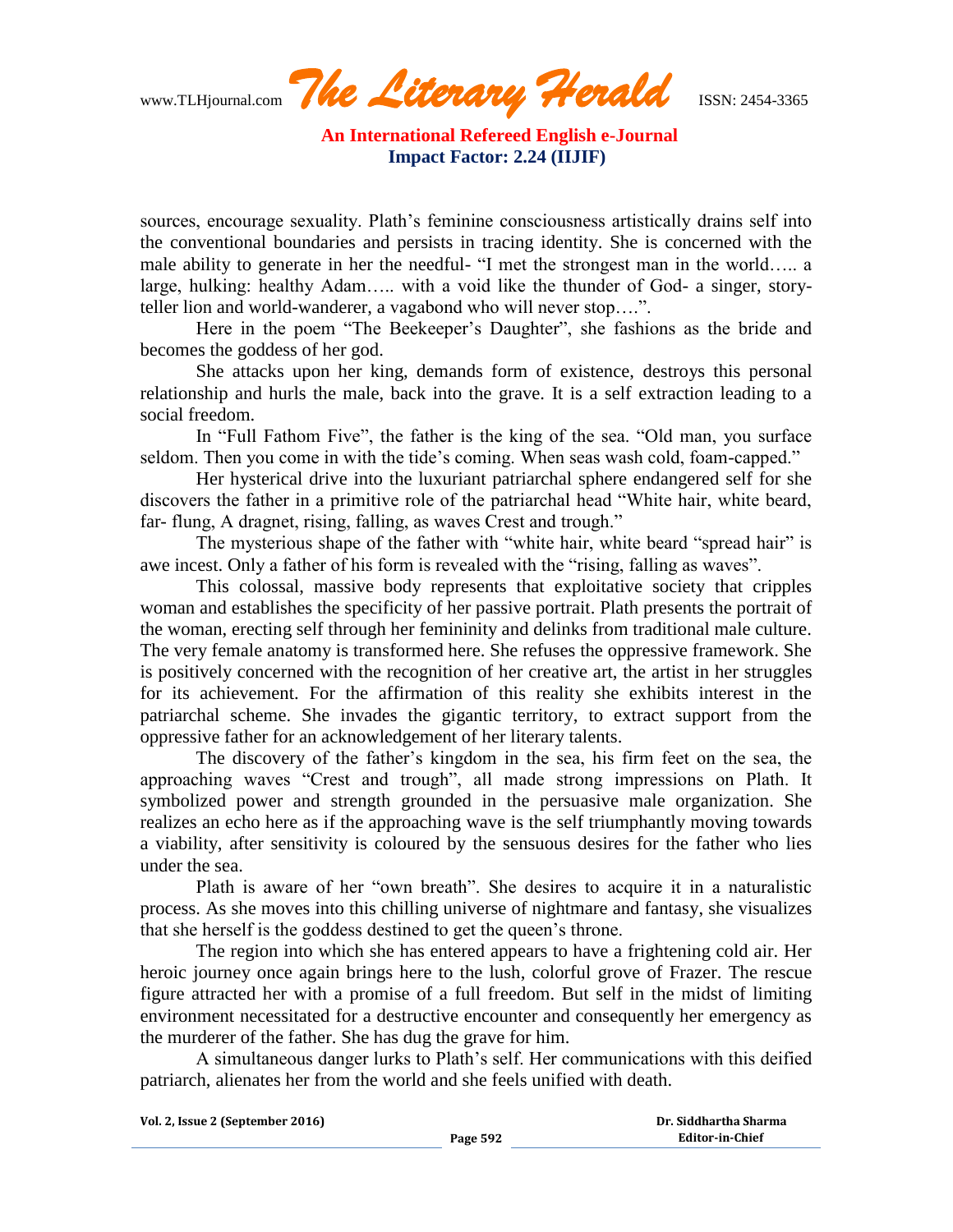www.TLHjournal.com *The Literary Herald*ISSN: 2454-3365

The atmosphere in "Full Fathom Five" remains dominated by a force, a nameless cold feeling that involves a profound transformation of the poet's consciousness. Through this, her passivity changes into an adventurous move and to treasure freedom and wholeness she returns to the same world." She discovers the father figure who, "suffers some strange injury". This colourful landscape is nothing but the coffin of the father and finally her own. He "seems to die" but his rebirth is the pre-requisite for her potential strength. Though "inscrutable" in shape, she hunts for the "godhood". Plath brings, the literary self in the father's sphere like a virgin to be accepted and becomes purified by her god. "I walk dry on your kingdom"s border exiled to no good."

This enriched individual consciousness accompanied with the bold self urges the strict patriarchal head to give authenticity to her literary productions.

Her escape from the patriarchal domination was impossible. She was compelled to accept the oppressive rule of the male. She desperately pulled the shelter offered, snugly covering her body. Acceptance of the male rule was the only way of survival for her.

The whole expanse of Plath"s celestial kingdom glows with the sudden flash of the much apprehended identity. With unusual solemnity, she established a union with the patriarchal head. The sea symbolizes her bridal chamber where she would reveal her physical and the mental to her god "Your shelled bed I remember. Father, this thick air is murderous. I would breathe water."

The changing feminine portrait is rather condescendingly exhibited by Plath as a woman transcending her strict repudiation to atoning a self. The Letters Home distinctly show Plath's endeavour to work for a recognition in all reserves "... I am living like mad and would like to find my voice in writing…. I am finding a growing self and soul of which I am becoming proud in a good, honest sense. The one sin in this world is exploiting other people or cheating and fooling oneself, it's a like long fight to forge a vital life.".

She struggles to construct a world where woman"s knowledge and creativity would get an opportunity for not a mere physical survival but for a condusive climate so that the intellect would strand out in opposition to passivity.

The poem, "Man in Black" is a defiant tribute to death. She attemps to slip out of the world into the thrilling embrace of the death. The imploring protagonist yearns to be unified with the human ultimate. The initial attraction towards death will admiringly suffice to motivate the woman to permit her natural energies to confront reality; shift the self and the body from abstraction and succeed in gaining confidence.

Man"s mental construct constitute cold conceited thinking and the crude brow pose as superiors, revealing impressions of literary inadequacy of the women. Plath deeply aroused by this threat to her art, inspects her capabilities and employs powerful drive acquired through valuable human interactions. She shapes gigantic personality. She achieves the power to annihilate the man and destruct his proud brow which is nothing but a defiant pretense and a deep hollow mask.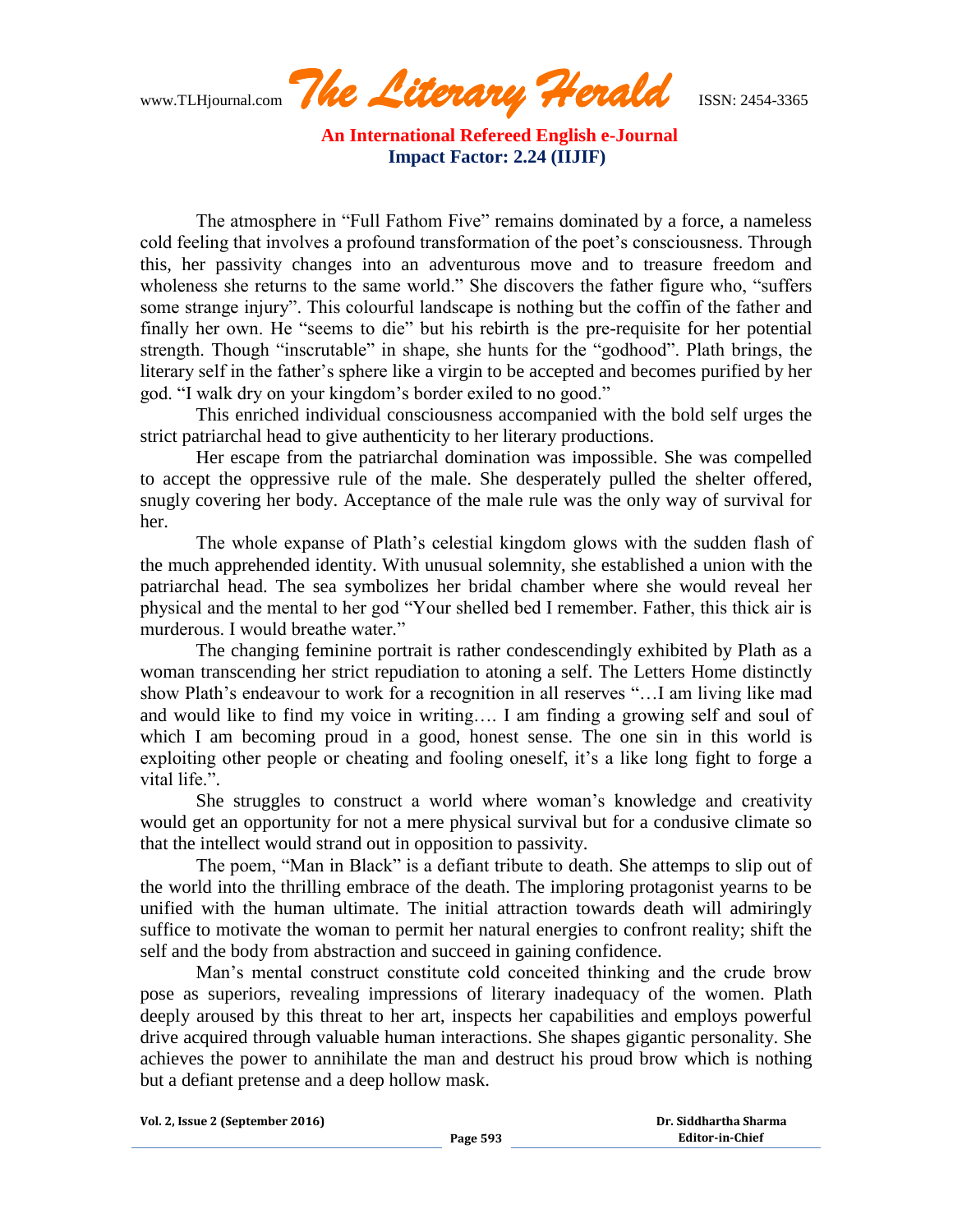www.TLHjournal.com *The Literary Herald*ISSN: 2454-3365

Under pain of expulsion from the literary world, Plath breaks the bounds of coquettish, subjective attitude and commands her destiny. She is determined to guard her existence. In its pursuance she would snatch out layers covering the oppressor and thereby, "suddenly transformed herself into bitch…. tigress, mermaid….. as the "White Goddess". Her strength, lust and power is like "the female spider or the queen-bee whose embrace is death". Graves's "White Goddess" has close connexion with Plath's persona.

Man"s actions exhibit a motive of objectifying the woman. The social need for survival from a twisted and repressed, disordered personality drifted Plath's deterministic self into an apparently non-peopled published surface. This flight from the perimeters of oppressive effects of the conventional female roles is a straight negation for a compromise with the egotistical ambitiousness of the man. She conceptualizes the construction of this landscape as a commitment to integrate and control the intellectual tradition.

Almost with a sweeping fiendish desire to annihilate the merciless negativism to body she attacks the male world and witnesses it crumbling down into a messy, disorganized filth. This hideous performance is a revulsion to the self"s annihilation and reveals a diluded climax of a sored egoism "Where the three magnets Breakwaters take the shove and such of the grey sea".

The naked fear of annihilation from literary height to nothingness bites away at Plath"s sensitivity. She says "I am afrad. I am not solid, but hollow. I feel behind my eyes a numb, paralyzed cavern, a pit of hell, mimicking nothingness. I want to ….. crawl back abjectly into the womb. I do not know who I am, where I am going and I am the one who has to decide the answers to these hideous questions."

Plaths has suffered the intolerable male behaviour. Her potentiality has been mercilessly extracted. The body being fragmented, her mental and the physical were restricted from interaction and the enormous pressures were exerted on her intellectuality. The unconscious in her explores the subversive conditions for a release from represession. She works for a woman"s social upliftment and accepts available alternatives for the lessening of barbaric control. Having separated the different components of the landscape, she reassembles it, the trivialities disappear and the significance of the whole structure makes its way. She laurels her own world where man is "dead Black coat, black shoes/black hair". It is her fragmentation that the unconscious reveals and the conscious self pursues the male wholeness.

The credulous feminine woman hunted for a genuine behaviour towards the other half of the human specie and experienced a burning sense of injustice. The sobs and groans of the unsatisfied woman haunted her and the persona in "Man in Black" bespeaks in their language. The poet"s presence is felt in the scene depicted in the poem. She control this world which is untouched, unapproachable by man. This prevailing situation does not threaten her. The congenial atmosphere that she creates here is protective, comfortable and austere revealing an arduous harmony."